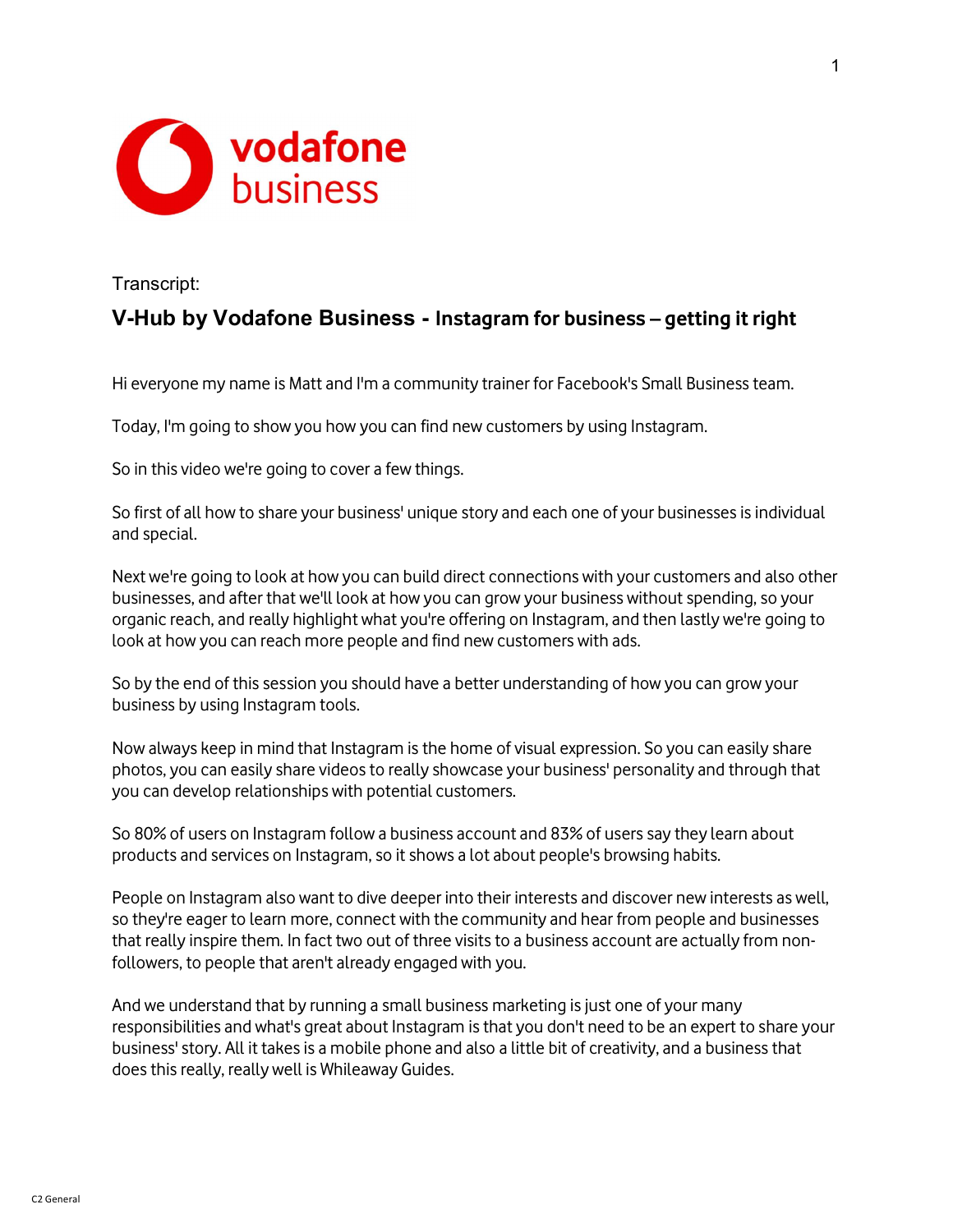I'm just going to play a short video to take a look at their story.

It's important for people to go out and travel because it invokes that sense of adventure in whatever happens you take on board and experience.

When we're traveling we just take photos straight from our phone and we like to post directly on Instagram from there.

It's in our blood, that we love to get out and explore and find new things, so we've tried to make it easy for people by having a little pocket-sized guide, jump in the car and away you go.

Travel is one of those things you want to be spontaneous and exciting but we found that we need a little bit of strategy, a little bit of a plan.

Likewise with Instagram, we like our photos to be spontaneous and natural but we still have a strategy around how we post them.

We strategically take photos that we can then use at a later date.

We have a nice little library of images that we keep, so rather than bombard people with loads of different shots of that one spot, we do a range of different photographs to try and mix things up. Food, location, a landscape at mix of the guide, so people can actually see our product.

We try to make them as real as possible. Taken from a first person perspective. We want people to see what we're seeing.

I think capturing the moment as it happens, you know, so you don't have to stage the shot, and use a few filters maybe to boost the colour, so if the food just comes out onto your table and it looks beautiful, you just capture that. It whets people's appetite to be able to have those photos on Instagram.

There's a beautiful sort of marriage with words and pictures, people like to see new and different things every day, which is why it's such a great platform for us to use. So you can see how they've really analysed the appeal of their business.

So focusing on travel, adventure and experience and also they've reflected on the habit of always taking photos on their phone whilst they're out and about.

They've then refined their process to keep this spontaneous feel, but also thinking about this strategic way of showcasing their product. So they're really focusing on that importance of capturing the moment, whilst also thinking about that long-term view.

Now you may not think your business is Instagrammable, but you really would be surprised.

So Whileaway Guides focuses on travelling and you can see the broad appeal there, however you could be a tailor making a suit or even somebody fixing a bike. If you've got a video of it there's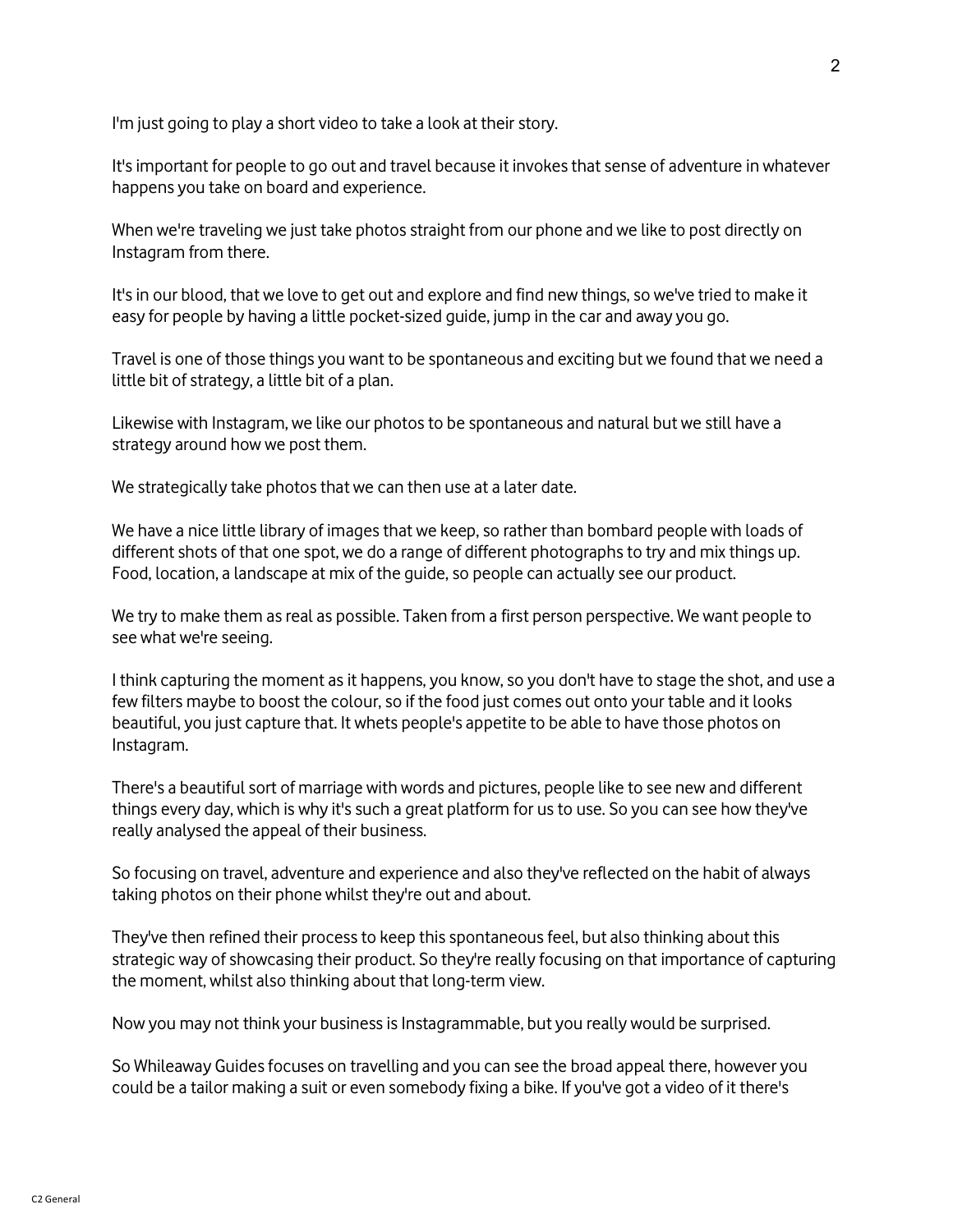probably a community on Instagram that's going to find it interesting. And it's important to remember that Instagram has a community of more than one billion people.

So with that free business account you can tell your story and you can also see your business grow.

You can start to build your community and then access customer insights and then once you build up that community, you can start to reach out to more customers with advertising.

But first let's go back to basics and let's talk about developing a process for exploring your business' unique personality and then that's going to drive the content that you're going to create.

So we recommend that, just quickly reflect on some of your recent posts on Instagram, when you get some extra time research how some of your other favourite businesses actually post on Instagram.

Now I want you to think about some of the following questions.

So how would you describe your business' personality on Instagram?

And to go along with that, what story are you telling through the videos and photos that you're posting.

So for now, just get a piece of paper and just put down any ideas that pop into your head and you can refine this a little bit later.

Now to start sharing your story you're first going to want to create a value proposition statement.

So what is a value proposition statement?

A value proposition is a clear and simple statement that describes the benefit a business will provide to their target market. And you break down a value proposition statement into three main parts.

So number one.

Why should the customer buy your offering?

Then secondly, what are you actually selling?

So this could be your product or it could be your service.

And then lastly, who is the target customer that you're trying to reach?

And we've got an example of what a value proposition statement could look like.

So provide healthy baked goods with gluten-free pastries for health conscious customers.

So again they've really thought about what they're offering and who they're offering that to.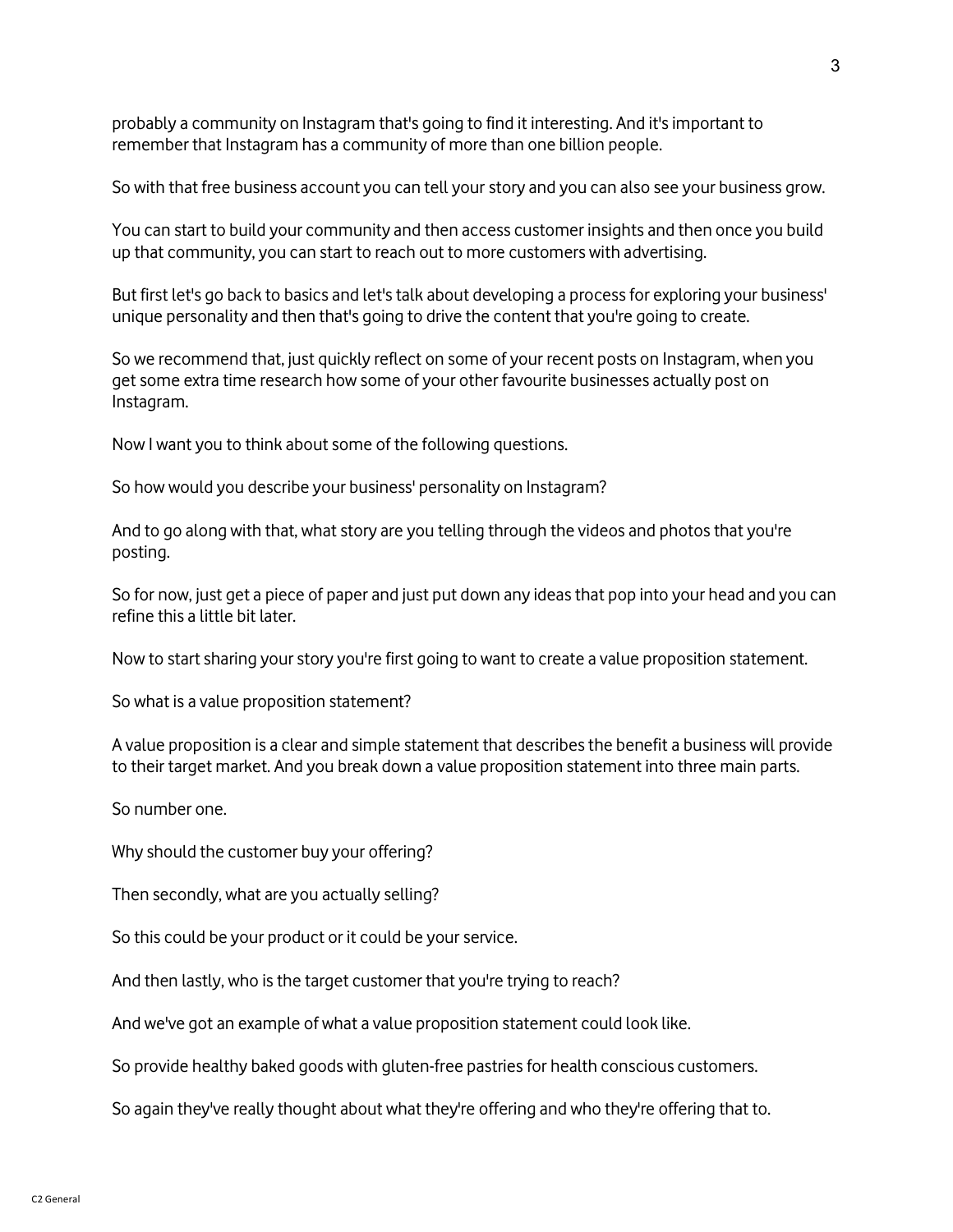The next step is going to be evaluating your content.

You're going to want to do this on an ongoing basis.

So always keep to date with evaluating how your videos and photos are actually performing and whilst you're scrolling through your profile ask yourself, you know, what is your business' personality. Maybe just write down a few adjectives that come to mind when you're looking through.

Now, does your profile actually match that personality that you've created and does your profile actually showcase your products in the way that you want to?

Those questions are going to be the foundation for your business' unique personality on Instagram.

And after thinking about your business' unique personality, let's take some time to talk about developing the look and feel of your brand.

I'm going to share with you three top tips.

So firstly be consistent. So as you think about your business' personality, think about how the photos and videos can match. For example you could use the same colour scheme or maybe use the same filters across all your photos on Instagram.

You want people to instantly recognize your posts when they see them. Also be authentic. So think about the crossover between what your audience is interested in and also your business' story. So you can post around the inner workings of your business or random behind the scenes things that you think is going to appeal to that target audience. Just think about what's going to really engage them when they see a post. Lastly create photos and videos on a regular basis.

So this might seem hard at first but work this into your routine to make it easier.

So people love to see things in real time, so think about adding that to your Stories or maybe actually you want to carve out a dedicated piece of time to actually create all your photos and videos at once. Think about your schedule and think about what works best for you but also as well think about when you want to be reaching your target audience. So on that point think about creating photos and videos in bulk and again this can help manage your time really effectively and you can strategically land those posts to reach your audience at the best time.

We've got a few tips.

So set up a place and process for shooting.

So you don't have to have a photo studio to do this, just find a place with some great natural lighting and a clear background that can really showcase your products and services.

Now we've mentioned this, so set aside time to shoot your posts.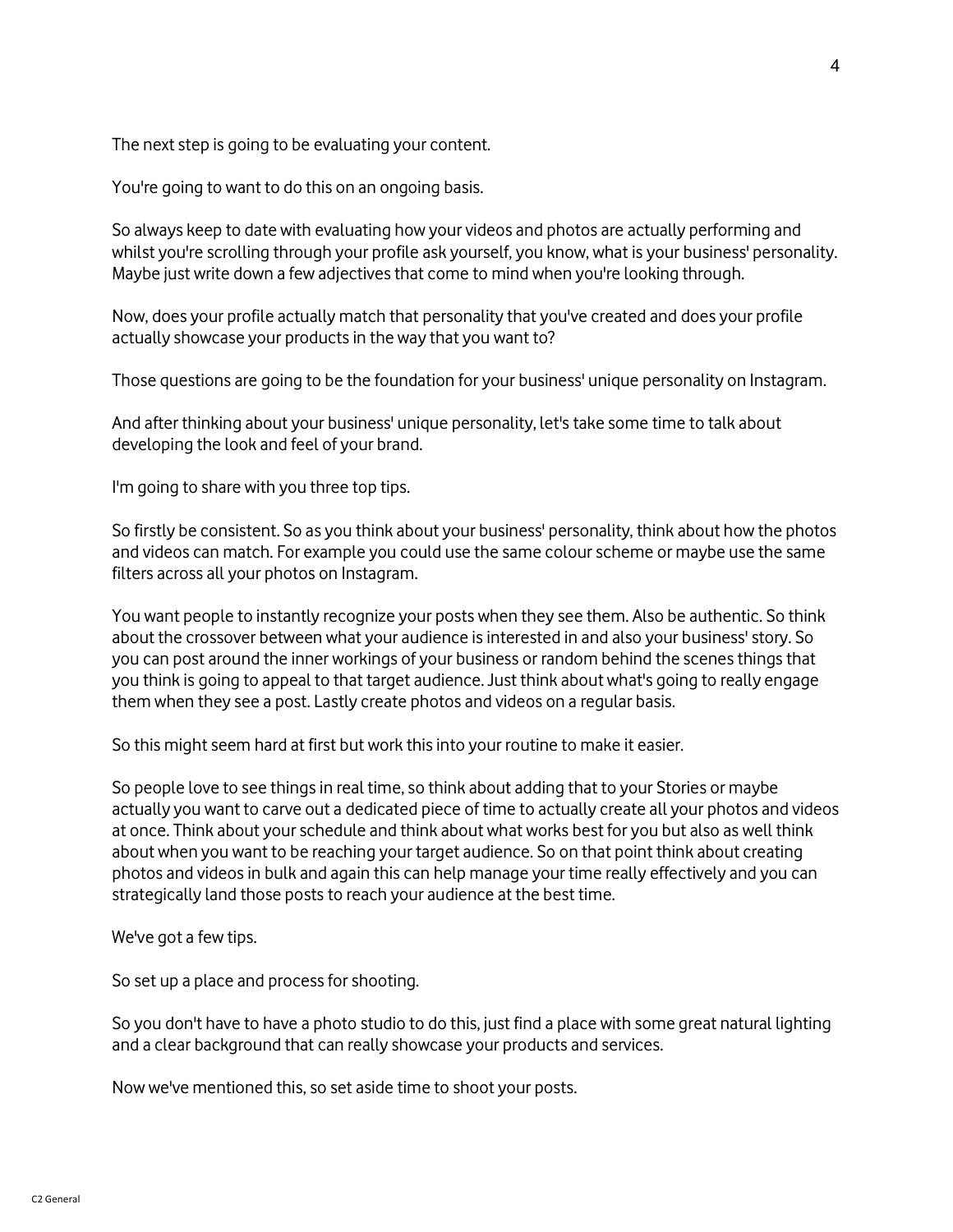So think about the amount of time you'll save if you shoot all your photos for just an hour on a Monday, instead of actually thinking that for at least 20 minutes a day you have to post. Again if you have all your photos, all your videos and all your captions ready, posting is going to be a lot more quick. And then finally integrate, add this content with any other marketing channels that you have, so make sure the look and feel of your post on Instagram matches the material for the other campaigns that you've got running as well. And planning your posts is hugely important and I'm going to share with you a useful tool to help you create a consistent content strategy.

So you're going to see a content calendar on your screen and you can use this template for your content planning, which is a simple table that contains the date of each post, the main theme, the format, for example like a series of photos, videos or a Story, detailed descriptions of the post and the type of visual that's going to really bring your message alive, and then finally think about that engaging caption.

In this example, you can see it's a restaurant and you can bring a friend special post and there's also a behind the scenes special and also a special Friday night meal offer, as well as, a new menu item.

So once you select that theme, you can fill in the rest on an ongoing basis and that helps you create the plan for your post.

So whatever you do in your business, you can plan these things out over time, so you're not trying to communicate everything at once to your customers.

Now once you've set your business account, you're going to have access to business insight, these are designed to help you better understand how your Instagram account is actually performing.

Now to access your insights section tap on the account image in the bottom right hand corner, then tap Insights at the top of the list.

Insights offer you the ability to access information about all of your posts, so your Stories and also your promotions.

So the benefit of this is you can quickly see if a post is performing well and again, you might want to decide to promote that post, because you can see how much engagement it's already getting and you want to get it in front of people that otherwise wouldn't have seen it.

So use your insights to help you craft content that appeals to your followers. So you can also see the time and the day of the week when people are engaging most with your posts. This should really inform you to when you should be posting on your page. Along with this you can see demographic information about your followers, things like where are they located, what are their ages, what's their gender.

So we recommend that you approach your photo and video creation process as like an ongoing test.

So first of all come up with some ideas for your content plan, post them, then review your insights and see which content performs well and based on these learnings iterate.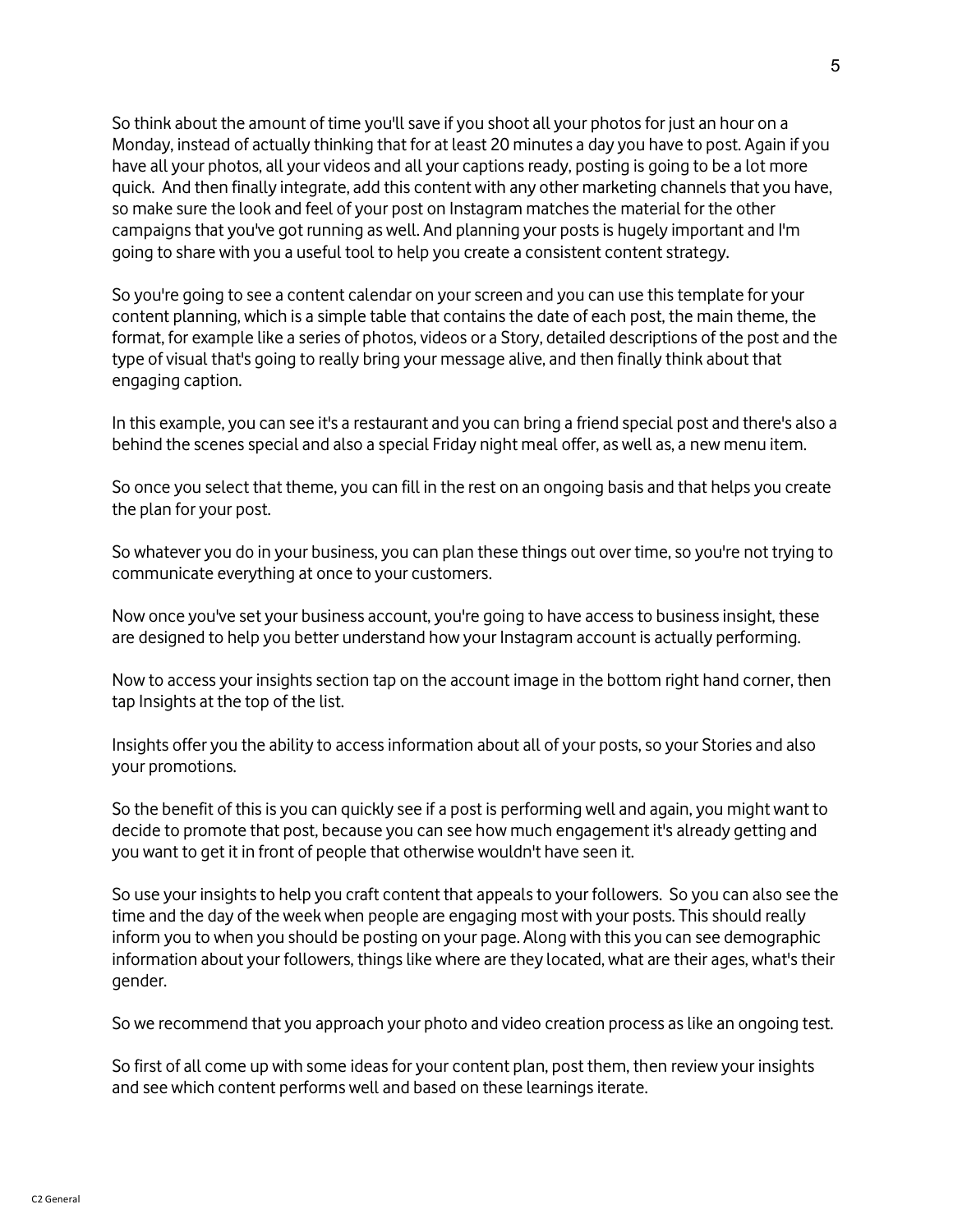Now we're going to move on and talk about how you can build deeper relationships with your customers.

Remember to keep your business objective and your business personality in mind as you start connecting.

So to have a two-way conversation with your customers you can use comments and you can also use direct messages, that allow you to easily answer customer questions and also connect with more people and also you can connect with other businesses as well, maybe you're running some sort of collaboration.

As you can see on the screen we have a customer who is finding out the opening hours and the daily special at their favourite burger restaurant.

So the business is being very informative and being friendly in their response it's building up that relationship.

Also be conscientious by responding to the comments on your posts or responding to the messages in your direct messages inbox.

We talk a lot about how it's really important to post regularly on Instagram but to go along with this, it's equally important to respond to people when they engage with your content. So it's best practice to allocate a time daily or weekly to respond to messages that people send to you. So if you're really busy, you can even just like comments in the post rather than responding with that full response, again sometimes just a short thank you or that like may do the trick and build up that connection, it shows that you care.

Customers may also reach out to you with questions or feedback about your business via direct messages. As you can see on the screen Josh is reaching out due to a problem with a recent order that he's had. So hopefully this isn't a regular occurrence for your business, but you do need to think about commonly answered questions.

So for example how much something costs, what are your opening hours?

Then off the back of this, use quick replies to put the responses into Instagram.

Now it's also really important to set clear expectations with your customers about your products or about your services and let them know about, you know, your timelines that you work to and the capabilities that you have. To go along with this be organized and sort your messages, so you can separate messages from people who follow you and from those that don't. You can also mark messages from followers as really important to read, so this can help you keep really organized as you can respond to those people that need it most or maybe the highest priority for you.

Now we're going to move on to talk about how you can make it easier for people to shop with or for your products on Instagram. So this information is going to be most interesting to retailers with physical goods.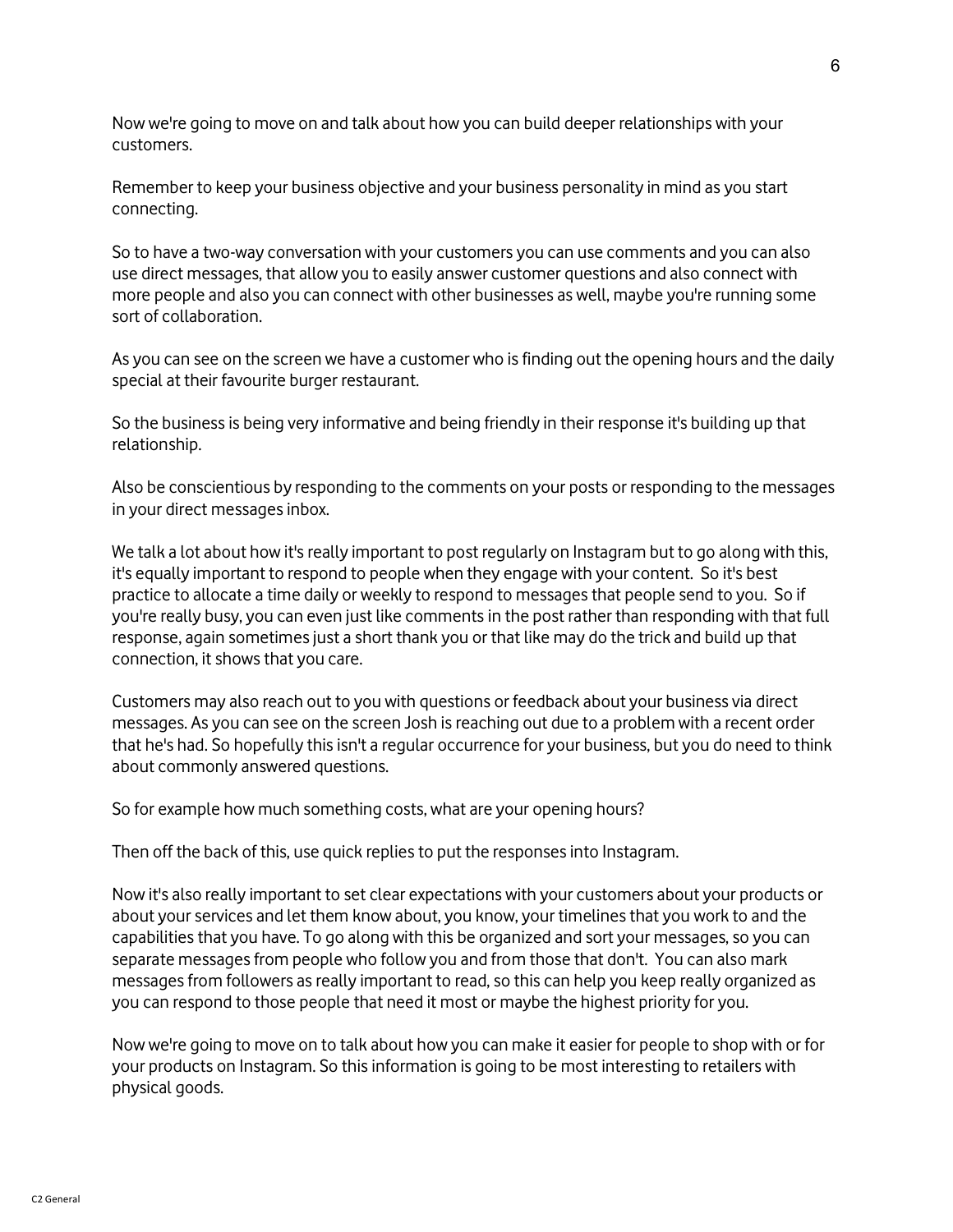So you can share photos and videos to introduce and tease new products, offer special sales or you can showcase discounts to your followers, and a feature you can use in Instagram is Instagram Shopping to add product tags to your content.

You can see how this looks on the screen now and it's just like tagging another person or business in an image or in a video. So the moment you create your first shopping post, your business account will act as a storefront as well as just your business page.

So the shopping feature is available both in the feed and it's also available in Stories, so people who follow you will see your shopping feed post and also your Stories, just like they would see any other organic content.

So for the feed people see that shopping bag item in the corner of your post and when they tap on it they're going to see product tags and that's going to bring the name and price of your item.

So by tapping on that tag people are then going to see a product description page to learn more about that item and then they're going to make that decision of how interested they are to make the purchase.

So with shopping on Instagram you can reach a totally new audience, as well as your current one, so whenever you create a shopping post your post may be shared on the search explore part of our platform and this is where more than 200 million people visit daily.

So Instagram has also added the shop tab within the search and explore part of the platform, so again people can just look through shopping posts rather than seeing all of your photos and videos.

To go along with this you'll get a shop tab on your profile, remember earlier we said that two-thirds of profile visits are from people who are not following a business, so this shop tab is a great opportunity to do so. So using shopping on Instagram, so that people can easily discover your business and product offerings, is really going to showcase your products even to people that aren't following you today.

In addition to placing your products you can also sell your services on Instagram, so your customers can book an appointment directly from your Instagram business account, like they can reserve a table or maybe book a hair appointment. So this button is available to all businesses that have an account with one of our booking platform partners. On the screen you can see an example, so a user can directly book a table in the restaurant and as its business account has a reserve button from a partnership, with one of our booking platforms, they're able to click through. So to add a button onto your Instagram business account to allow people to book your services go to your business profile, then click edit profile, then communication and then on these options, action buttons, then check partner guidelines on how you can actually subscribe.

Now if you're posting regularly, you're responding to your community and you have your products and services listed on Instagram, then you're going to start to consider advertising.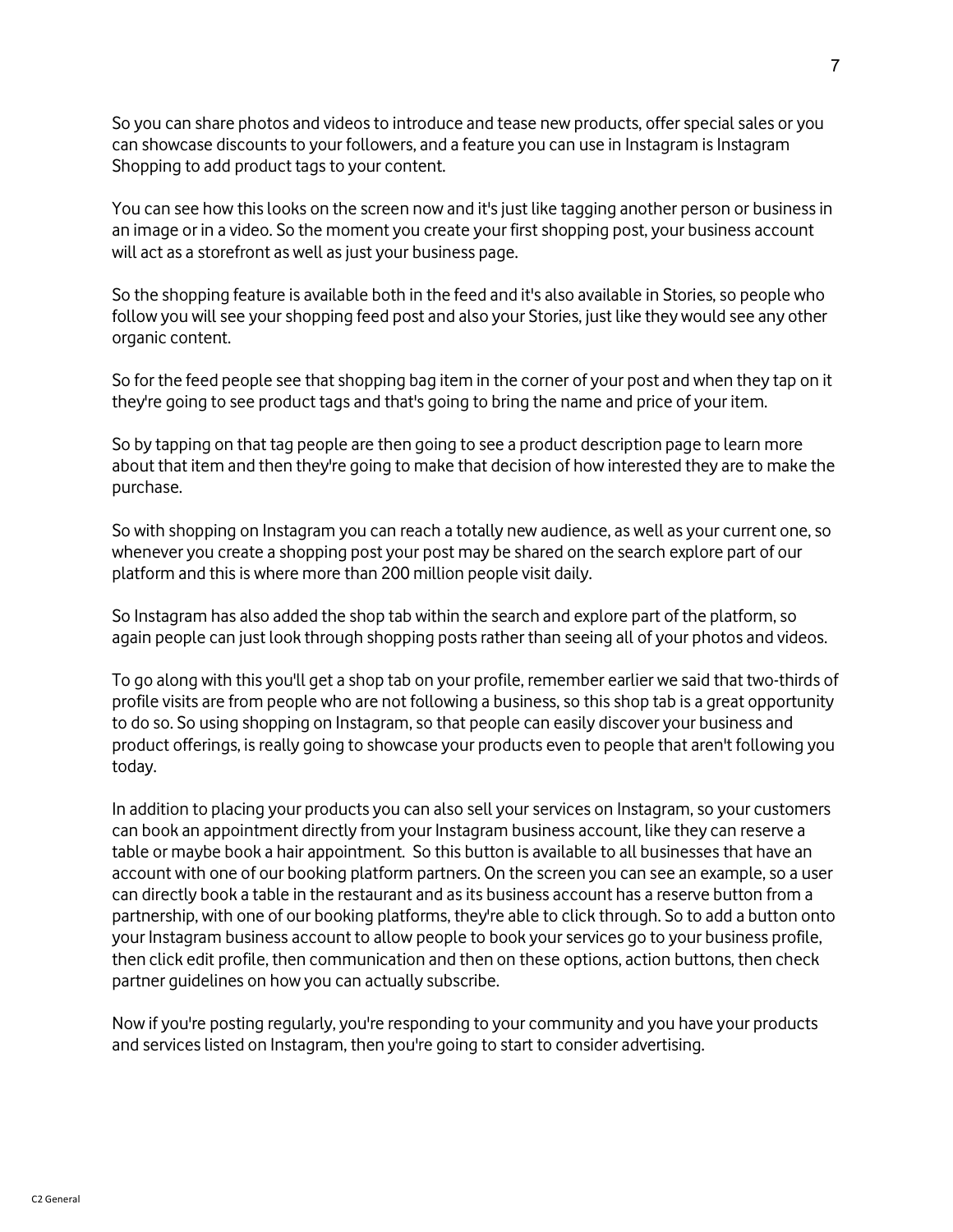So ads on Instagram can really help you reach more people, so you can use the promote feature to make users aware of your business, show products or actually just send them to your website, so they can get more information and make purchases there.

So once you're ready to advertise I want you to think about a few things.

So first of all think about your goal. So what are you trying to accomplish with advertising?

Next, move on to think about your audience. So who are you actually trying to reach? Along with this think about your budget, so what are you going to be comfortable with?

Top tip is, you know, at the beginning start small, learn and then extend that budget.

Also duration, so how long do you want to run your ads for and then destination where would you like to send people to from that ad.

So let's start by outlining your goal when running an advertisement.

So what are you actually trying to accomplish with the ad? Are you trying to drive awareness about your business? Maybe you're trying to drive a specific action, like driving a purchase straight from your website or maybe you want to build that communication you, want people to direct message you.

What you're going to do is you're going to choose one objective for one ad or you can choose multiple objectives by setting up multiple ads.

Now your goal should be smart and what does smart stand for?

So smart stands for specific, measurable, achievable, relevant and time bound.

So if I say that my goal is to reach new customers it's not quite specific and it's not quite measurable, however if my goal was to drive increased visits to my website by five percent over a three week period, it's smart enough for me to achieve and also to measure, so think about your smart business goal and begin to feed that into your advertising campaigns.

Next let's talk about your audience.

So when you're creating ads you're going to want to make sure the creative actually matches up to the audience you're reaching out to.

Ask yourself some of these questions.

So who are you trying to reach?

Who is my ideal customer and what are their interests?

And also what other businesses might they follow, so what are they already engaging with?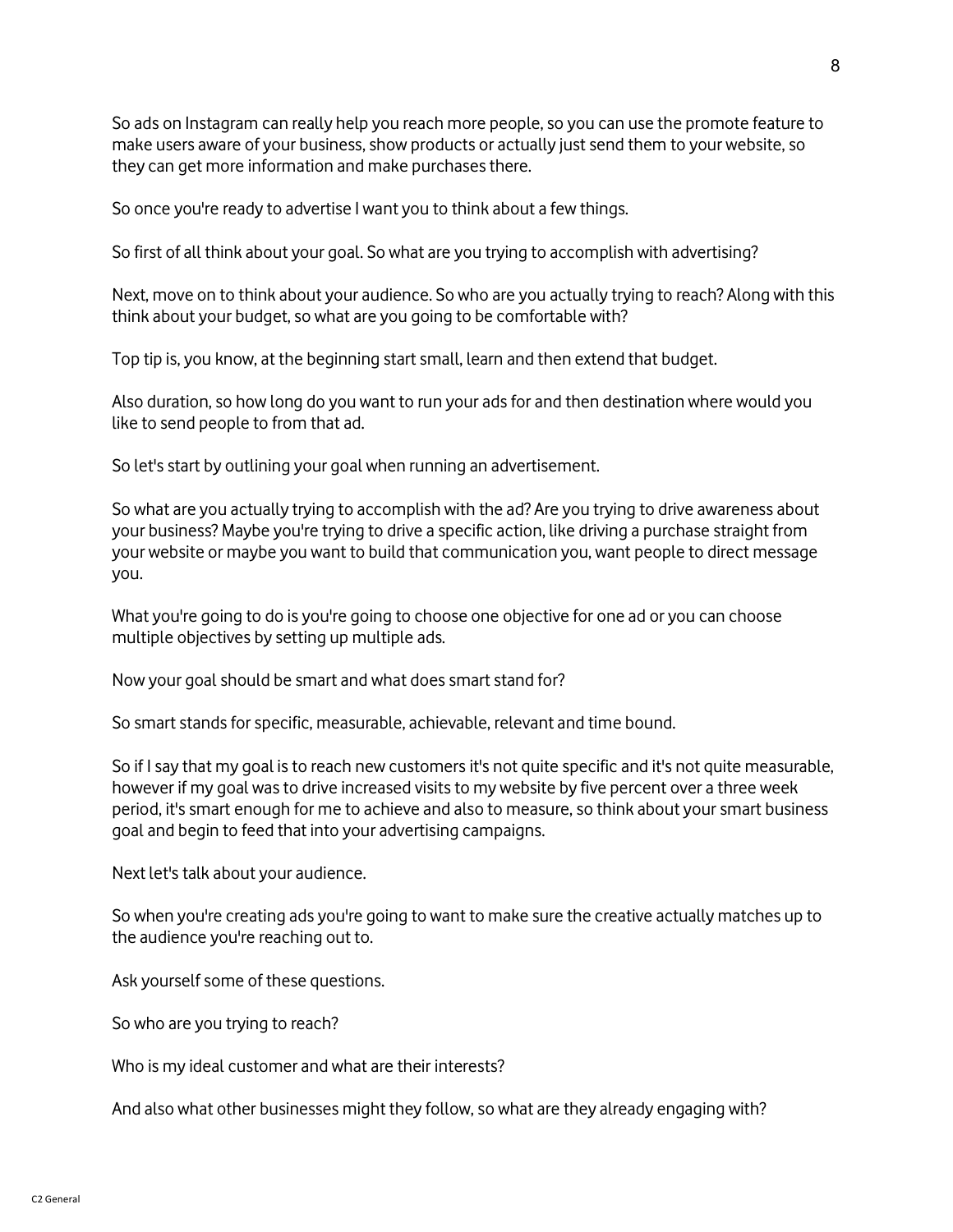So usually when setting up ads you think about the demographics of the people that you're trying to reach, so their age, their gender, and it's even easier with the promote feature as this can actually automatically select people who are like your followers. So on this that means you don't need to select a specific audience you can let us do the work for you. So what you do is you select automatic and Instagram will advise people similar to those people that currently follow you.

Now if you don't want to do this, you're in control, you can create your own audience for more detailed targeting and you just select manual. We recommend starting with automatic placement and then you can explore manual placements, after that initial testing.

After that look at your budget and look at your duration and we're going to go into a little bit more depth now. So start with a budget that you feel comfortable with, so one way to approach your first ad is look at it like a test. An easy way to do this is actually by selecting the default budget in the ads tool but you can also spend more to get results from the test or less if you don't feel comfortable with the amount that's suggested.

Key thing to remember is you're always in control of how much you spend on ads. And you can also choose how long you'd like that to run, how you'd like to run that ad for. So it's important to remember you can pause promotions at any time depending on how they're performing, so do you want to run ads for a specific moment, like maybe you've got a sale or promotion going on and that could be for a week or two, or do you want to run an ad for a longer term goal, maybe for a month at a time.

Think about that objective that you're trying to reach but just make sure you're constantly looking at the feedback you're getting on its performance. Also think about the destination that you may want to send somebody to from that ad, so you might want to send someone to your Instagram profile, to your website or even to a chat thread with you. Again it's important that your destination is aligned to that smart business objective that you've written down.

So the next question is, which post are you going to actually want to promote?

We recommend promoting posts that have done really well in your feed or Stories that have really represented your business well to potential customers. So you can make your posts more ad friendly by describing the action you're actually asking people to take. So this is an important guide for the customer as they're going to see that caption for the ad and these people may have not actually interacted with your business before so it's really important to make a great impression.

Now don't forget about the different types of ads that you can choose, so as you can see on the screen there's a photo from Buckle and Seam showing off their premium leather bag.

You've also got a video ad from Highborn in London and you can see their co-founders Tracy Broadway and also Henry Baker explaining their inspirational story behind starting the business to actually provide natural luxury skin care so that people can look their best at all times.

You can also have a Stories ad and you can see the example is from Chupi and this is a handmade Irish jewellery and it was founded by Chupi Sweetman back in 2013.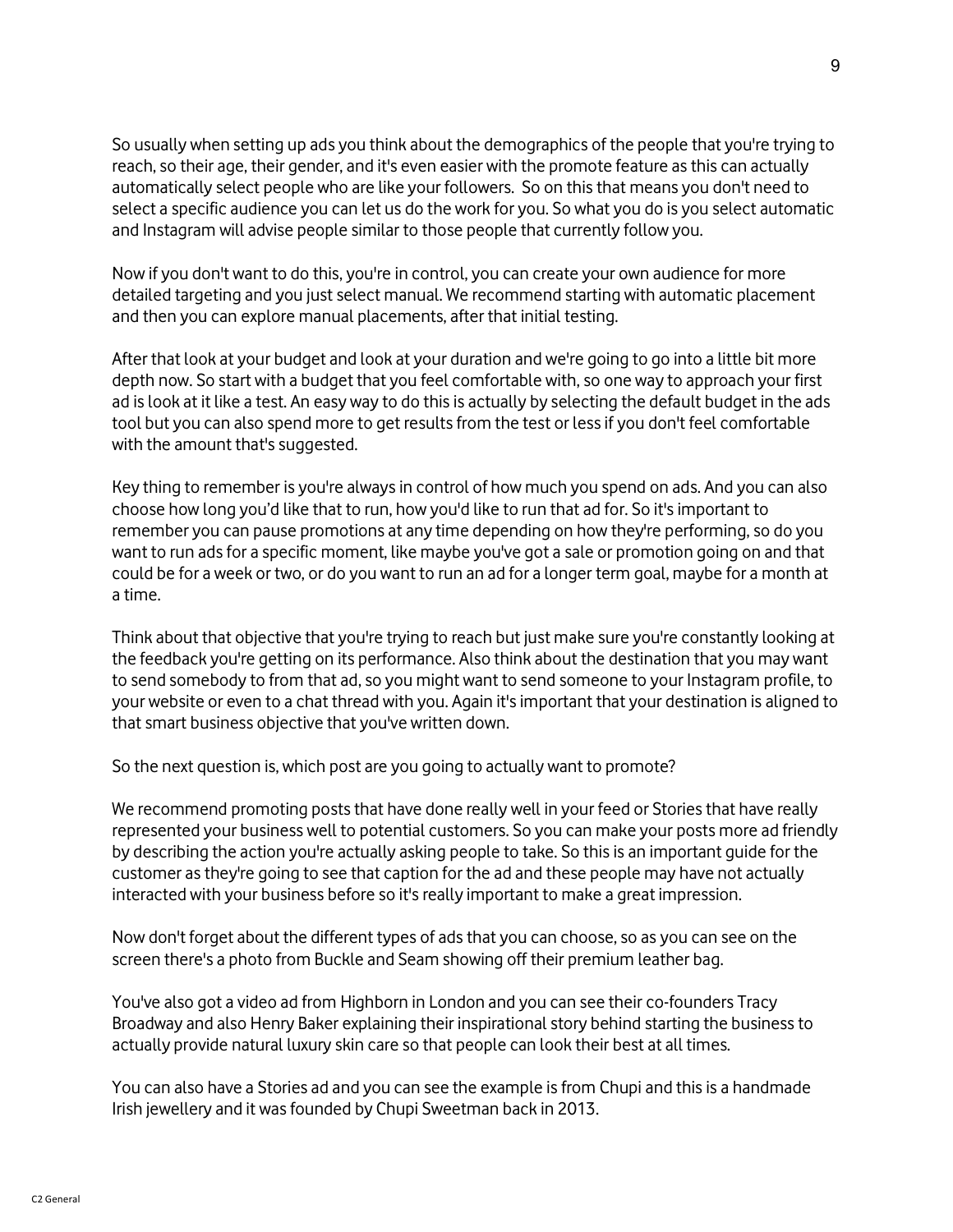So all of these businesses have had great success from advertising with Instagram. For example Chupi increased their online purchases by 25% compared to the same point the previous year.

And it's easy to experiment on Instagram to determine what works for the audience you're trying to target. So just do a few tests with different types of photos and videos and look at the ad format that you want to choose. Now after you've made your selection you're going to be able to review your payment options and then submit your ad. So your ad will be reviewed to make sure it complies with our advertising policies and most of our ads will be reviewed and start to run within the hour.

Now we're going to jump back and look at the posting calendar again that we were talking about.

So you can create and add the engagements that you're actually seeing from each post on your calendar, so go to your insights tab and record the number of likes, shares and comments that you're getting in this engagement column. You can also then record the reach that you're getting then once you've done this think about the performance of your ad based on the objective that you chose. So did it meet the goal or did it not meet the goal, then you can look to see, you know, what theme of post is performing best for your business, where are your audience really reacting well to them, can you repeat that.

Now you've prepared to advertise.

Now we're going to look at actually the actual process of the promotion on Instagram.

So to promote your post, first of all you're going to go to your profile, then you're going to tap the post that you'd actually like to promote, below the post's image you can actually see the button that you're actually going to click on, so there's the promote and then you're going to fill in the details of your promotion by setting things like your budget, so how much you want to spend and the duration, so how long you want that app promotion to run for.

Then tap next and once you've completed these details you're actually going to move on to completing that promotion.

So to complete your promotion I said tap promote but you don't need to complete it here and now.

So we want to show you that you've created it but you can also create ads in Stories. So to promote a Story, again slightly different pro process, go to your profile, tap the Story that you'd like to promote, so this could be an active Story that's running or an archive Stories or something from your highlights, then tap promote fill in the details of your promotion and tap next once you've completed these details.

Again to complete your promotion you're going to tap promote.

After running your advertisement or advertisements you may want to create many ads that run in bulk or you want to create, you know, one ad that runs at one time. So you can try promoting a post using your desktop or even using Ads Manager, which is a system to run and manage ads on Instagram.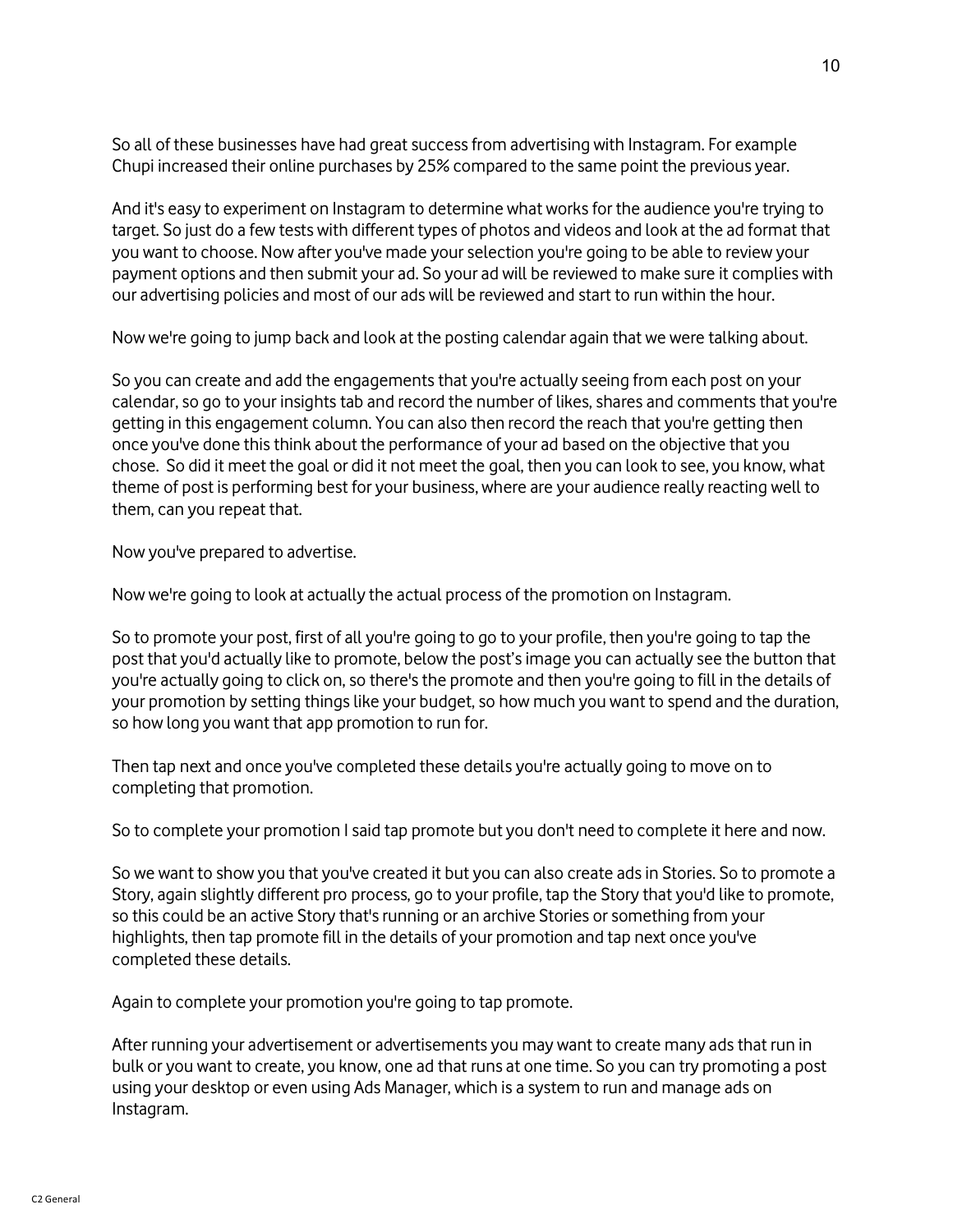Here you can also run Facebook ads as well by using Ads Manager. It's a fantastic way to have a great overview of everything that you're running with advertising. You can set up, make changes and see results from all your Instagram campaigns, your ad sets in one place and again Ads Manager is available on your desktop and also with an app on your mobile.

Now I'm going to move on and address a very frequent question that we get asked all the time.

How do I get my business verified on Instagram?

Here's the answer. Right now only some public figures, celebrities and brands have verified badges and our tip for business is, if your account doesn't have a verified badge, there are other ways to help let people know that you're authentic.

Three tips that we really recommend to demonstrate authenticity are, number one, complete a description in your Instagram profile bio to tell potential customers more about your business. Secondly use Stories to provide a behind-the-scenes look at your business.

Number three encourage customers to tag your business in their posts, again people can see the posts from customers that are actually using your products or services it's a great form of feedback.

So your account has got to comply with Instagram's terms of service and community guidelines and it needs to hit four criteria. So you need to hit authenticity, uniqueness, completeness and notability. To access the verification request form go to your profile, then you're going to tap on that gear icon, so in the top right, tap settings, tap account, then select request verification. So you'll need to provide your account username, your full name and a copy of your legal or business identification. Once your request has been reviewed you're going to receive a notification confirming or declining your request in your notifications tab.

So we've covered a lot there and I want to leave you with four key takeaways to go home with today.

So number one use Instagram to tell your business' unique story and do this by crafting an appealing content that really matches your brand and also matches what your audience is looking for. Next try to plan your photos and videos in advance and also use comments to engage with people once they interact with those posts. Direct messages and Stories are a great way to directly communicate and connect with customers. Also showcase your products and services and set up an Instagram Shop or use action buttons that are available on your business account to really allow customers to book with you, buy tickets and do much more. And lastly if you want to reach more people it's definitely considering investing in advertising.

Again Instagram offers you to help you get this marketing message out to more people, people that otherwise wouldn't see your content in an efficient and affordable way.

Now please visit facebook.com/business/boost/events to explore the rest of this series and from there you'll also be able to access additional free training resources.